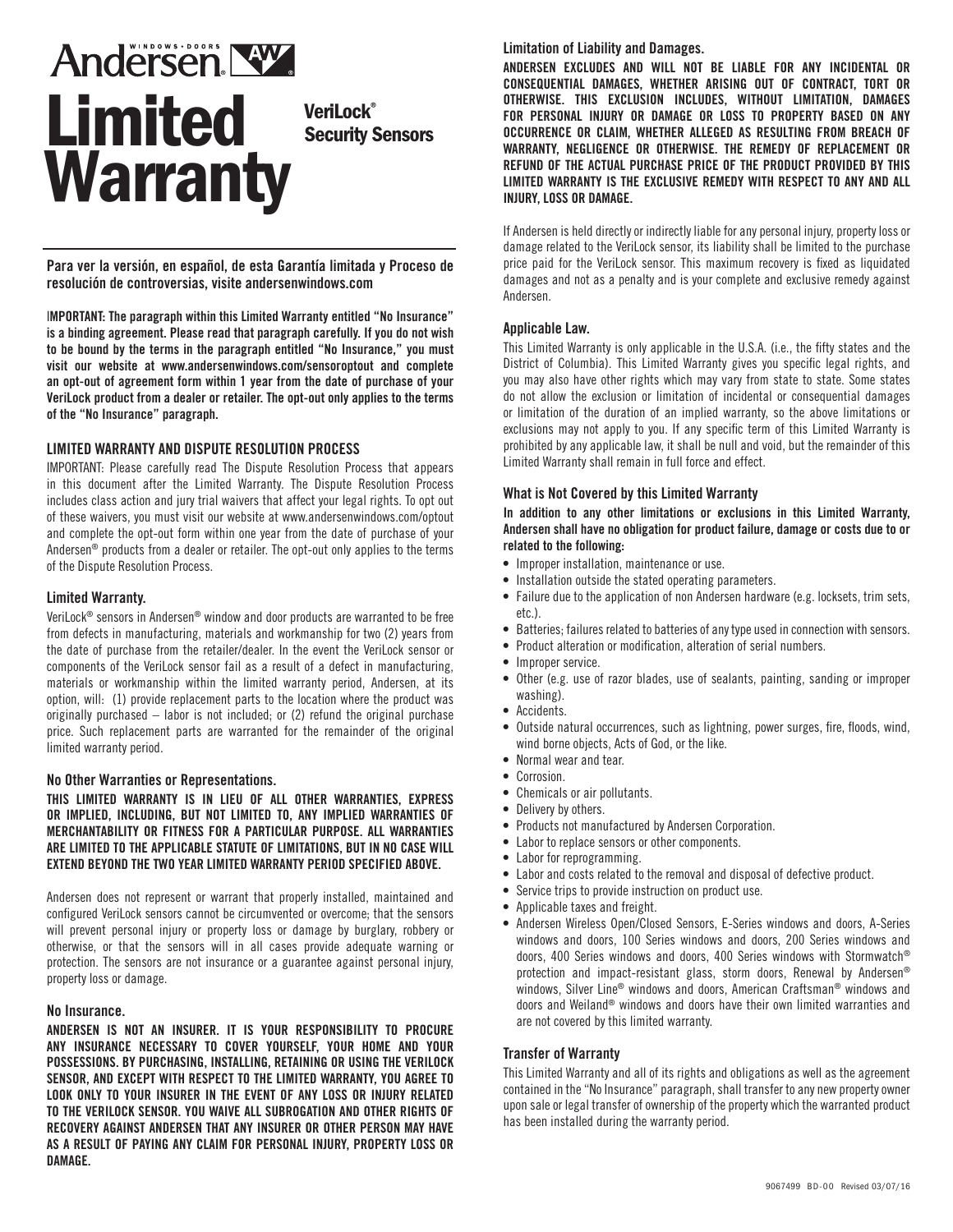## **Warranty Claim Procedure**

To make a claim under this Limited Warranty, contact the Andersen retailer/dealer who sold you your Andersen® product. Or, you may contact us at:

Andersen Windows, Inc. / Andersen Service Center 100 Fourth Avenue North Bayport, MN 55003-1096

You may also contact us using the Parts & Service section of our web site at www. andersenwindows.com or reach us by phone at 1-888-888-7020.

Andersen must receive each claim within the two-year Limited Warranty period and no later than 120 days after the date the basis for the claim was first discovered or could reasonably have been discovered.

# **You can help us serve you faster by providing the following:**

- A description of the product.
- Documentation of purchase date, if available
- Your name, address (with zip code) where the product is installed and telephone numbers

# **Non-Warranty Repair/Replacement**

You will be responsible for all costs related to any replacement of products that are not covered by this Limited Warranty or which are outside of the applicable limited warranty period. When warranty coverage is unclear, Andersen may charge an inspection fee for any on-site product inspection. If the inspector determines the Andersen® product has a defect covered by this Limited Warranty, the inspection fee will be waived.

For specific warranty information outside the United States, please contact your local distributor or write to:

Andersen Windows, Inc./International Division 100 Fourth Avenue North Bayport, MN 55003-1096 USA

# **DISPUTE RESOLUTION PROCESS**

# **General**

If you are dissatisfied with the remedy provided to you under the Limited Warranty set forth above or have any other claim against Andersen related to your Andersen® products, you and Andersen agree to resolve the claim using the following process ("Dispute Resolution Process"). This Dispute Resolution Process will apply to claims of any nature relating to your Andersen product ("Dispute(s)"). Disputes include, but are not limited to, claims for breach of contract or breach of warranty, claims for violation of state or federal laws or regulations, claims based in tort, negligence or product liability, claims based in fraud or fraud in the inducement, marketing or advertising claims and claims related to the enforceability or effect of any term of the Limited Warranty or the Dispute Resolution Process, including, but not limited to, the waivers of class action and jury trials.

# **Notice Required**

To assert a Dispute, you must first provide Andersen with written notice. A Notice of Dispute form is available for your use on Andersen's website at www. andersenwindows.com/noticeofdispute.

## **Andersen Response**

Andersen will have 60 days from receipt of your Notice of Dispute to respond to you in writing. In that response or at any later time, Andersen may make one or more written offers to you to resolve your Dispute.

# **No Class Action or Jury Trials**

**YOU AGREE THAT YOU MAY ASSERT DISPUTES AGAINST ANDERSEN ONLY ON AN INDIVIDUAL BASIS AND NOT AS A PLAINTIFF OR CLASS MEMBER IN ANY CLASS OR REPRESENTATIVE ACTION OR PROCEEDING. AS PART OF THIS DISPUTE RESOLUTION PROCESS, YOU AND ANDERSEN ALSO AGREE TO WAIVE ANY RIGHT TO A JURY AND AGREE TO HAVE ALL DISPUTES HEARD AND DECIDED SOLELY BY THE FEDERAL OR STATE COURT JUDGE.**

# **Opt-Out Procedure**

You may opt out of this Dispute Resolution Process by completing and submitting a written Opt-Out Notice. The Opt-Out Notice is located on Andersen's website at www. andersenwindows.com/optout. Whether or not you opt out of the Dispute Resolution Process, all terms of the Limited Warranty set forth above remain in force and effect.

# **Applicable Law and Severability**

This Dispute Resolution Process, including, but not limited to, issues related to its enforceability and effect, will be governed by the laws of the State of Minnesota without regard to conflict of law principles. If any term of this Dispute Resolution Process is found to be invalid or unenforceable in any particular jurisdiction, that term will not apply to that issue in that jurisdiction. Instead, that term will be severed with the remaining terms continuing in full force and effect.

#### **Questions**

If you have questions about the Dispute Resolution Process or Opt-Out Procedure, contact us at 844-332-7972.

"Andersen" and all other marks where denoted are trademarks of Andersen Corporation. ©2016 Andersen Corporation. All rights reserved. Printed and effective as of March 2016.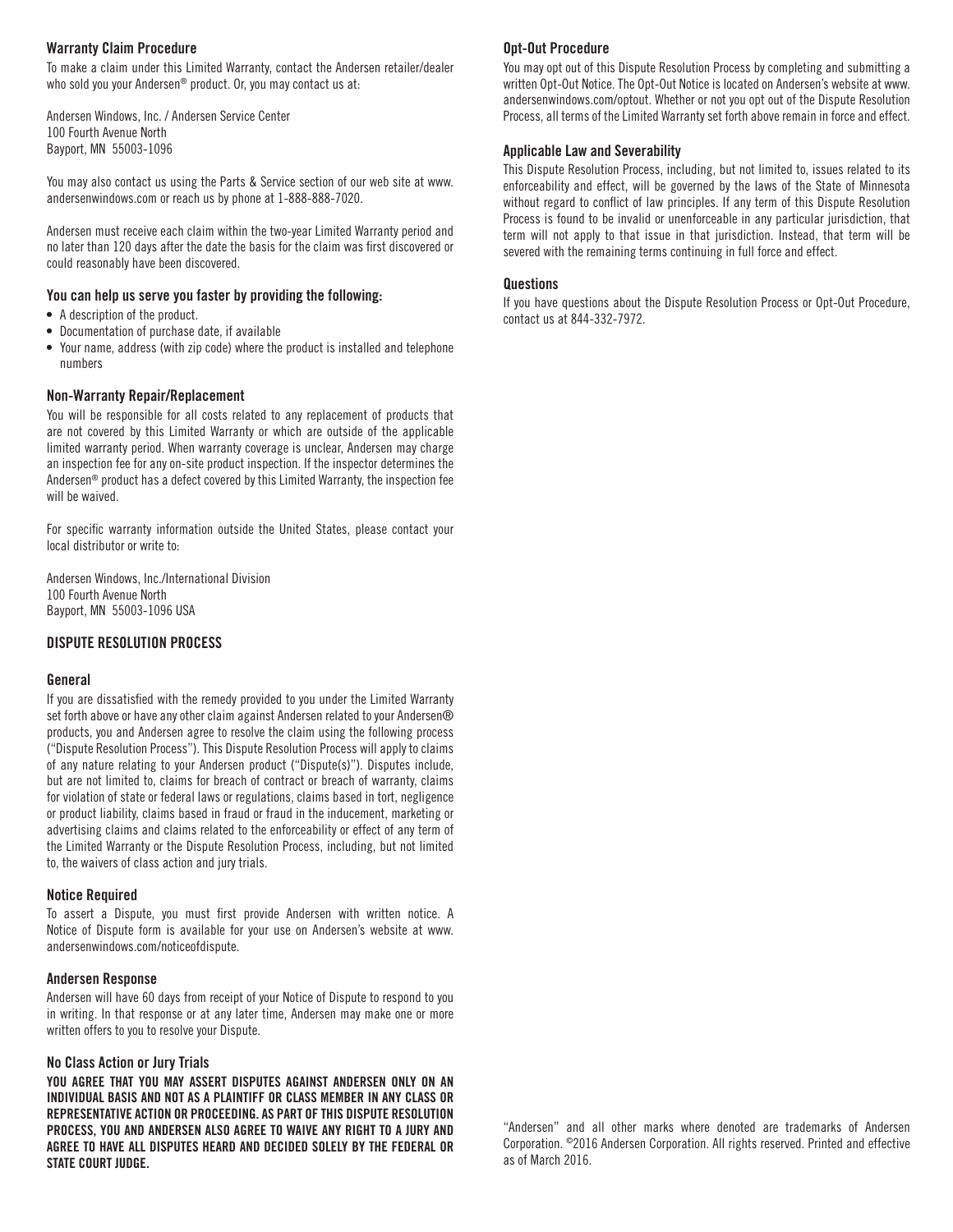# **Andersen NY** Garantía **Limitada**

**VeriLock®** Sensores de seguridad

For an English version of this Limited Warranty and Dispute Resolution Process, visit andersenwindows.com

I**MPORTANTE: el párrafo incluido en la presente Garantía limitada titulada "Sin seguro" es un acuerdo vinculante. Lea atentamente ese párrafo. Si no desea estar obligado por los términos incluidos en el párrafo "Sin seguro", debe visitar nuestro sitio web en www.andersenwindows.com/sensoroptou y completar un formulario de exclusión del acuerdo dentro de 1 año a partir de la compra de su producto VeriLock a través de un vendedor o minorista. La exclusión solo se aplica a los términos del párrafo titulado "Sin seguro".**

# **GARANTÍA LIMITADA Y PROCESO DE RESOLUCIÓN DE CONTROVERSIAS**

IMPORTANTE: Lea atentamente el Proceso de resolución de controversias que aparece en el presente documento después de la Garantía limitada. El Proceso de resolución de controversias incluye renuncias a un juicio por jurado y demandas colectivas que pueden afectar sus derechos legales. Para solicitar la exclusión voluntaria de estas renuncias, debe visitar nuestro sitio web en www.andersenwindows.com/optout y completar el formulario de exclusión voluntaria dentro del año a partir de la fecha de la adquisición de los productos Andersen® a través de un vendedor o minorista. La exclusión voluntaria solo aplica a los términos del Proceso de resolución de controversias.

#### **Garantía limitada**

Se garantiza que los sensores VeriLock® de las ventanas y otros productos Andersen® no presentan defectos de fabricación, de materiales, ni de mano de obra por dos (2) años a partir de la fecha de compra a un vendedor/minorista. En el caso de que el sensor VeriLock o los componentes del sensor fallen como resultado de un defecto de fabricación, materiales o mano de obra dentro del período de la garantía limitada, Andersen bajo su criterio: (1) proporcionará el reemplazo de las piezas al lugar en donde compró el producto, sin incluir la mano de obra; o (2) reembolsará el costo original de la compra. Dichas piezas de reemplazo tienen garantía por el resto del período de la garantía limitada original.

#### **No ofrecemos ninguna otra garantía o representación**

**LA PRESENTE GARANTÍA LIMITADA REEMPLAZA A TODAS LAS DEMÁS GARANTÍAS, EXPRESAS O IMPLÍCITAS, INCLUIDAS, DE MANERA ENUNCIATIVA Y NO LIMITATIVA, CUALQUIER GARANTÍA IMPLÍCITA DE COMERCIABILIDAD O APTITUD PARA UN PROPÓSITO EN PARTICULAR. TODAS LAS GARANTÍAS ESTÁN LIMITADAS AL RÉGIMEN DE PRESCRIPCIÓN APLICABLE, PERO EN NINGÚN CASO SE EXTENDERÁ MÁS ALLÁ DEL PERÍODO DE LA GARANTÍA LIMITADA DE DOS AÑOS QUE SE ESPECIFICÓ MÁS ARRIBA.**

Andersen no presupone o garantiza que los sensores Verilock debidamente instalados, mantenidos y configurados no pueden ser eludidos o burlados; que los sensores evitarán cualquier lesión personal, pérdida o daño a la propiedad causado por un robo, asalto u otros tipos de delitos, ni que los sensores ofrecerán en todos los casos una advertencia o protección adecuada. Los sensores no son un seguro o garantía contra daño personal, pérdida o daño de la propiedad.

#### **Sin seguro**

**ANDERSEN NO ES UNA ASEGURADORA. ES SU RESPONSABILIDAD CONTRATAR UN SEGURO NECESARIO PARA QUE USTED, SU HOGAR Y SUS BIENES ESTÉN CUBIERTOS. CON LA COMPRA, LA INSTALACIÓN O EL USO DEL SENSOR VERILOCK, Y EXCEPTO EN LO QUE RESPECTA A LA GARANTÍA LIMITADA, ACEPTA ACUDIR ÚNICAMENTE A SU ASEGURADORA EN CASO DE PÉRDIDA O LESIÓN RELACIONADAS CON EL SENSOR VERILOCK. RENUNCIA A CUALQUIER DERECHO DE SUBROGACIÓN Y OTROS DERECHOS DE RECUPERACIÓN CONTRA ANDERSEN QUE CUALQUIER ASEGURADORA O TERCERO PUEDAN TENER COMO RESULTADO DEL PAGO DE CUALQUIER RECLAMACIÓN POR LESIÓN PERSONAL, PÉRDIDA O DAÑ**O **A LA PROPIEDAD.** 

#### **Limitación de responsabilidad y daños**

**ANDERSEN EXCLUYE Y NO SERÁ RESPONSABLE DE NINGÚN DAÑO INDIRECTO O INCIDENTAL, YA SEA QUE SE DESPRENDAN DEL CONTRATO, SEAN DE RESPONSABILIDAD EXTRACONTRACTUAL O DE ALGÚN OTRO TIPO. ESTA EXCLUSIÓN INCLUYE, ENTRE OTROS, DAÑOS POR LESIONES PERSONALES O DAÑO O PÉRDIDA DE LA PROPIEDAD, CON BASE EN CUALQUIER INCIDENTE O RECLAMACIÓN, YA SEA A CAUSA DE UN SUPUESTO INCUMPLIMIENTO DE LA GARANTÍA, UNA SUPUESTA NEGLIGENCIA O POR OTRO MOTIVO. LA SOLUCIÓN DE REEMPLAZO O REEMBOLSO DEL PRECIO REAL DE COMPRA DEL PRODUCTO QUE OFRECE ESTA GARANTÍA LIMITADA ES LA ÚNICA SOLUCIÓN CON RESPECTO A TODAS Y CADA UNA DE LAS LESIONES, DAÑOS O PÉRDIDAS.** 

Si Andersen es responsabilizada, ya sea directa o indirectamente, por cualquier lesión personal, pérdida o daño a la propiedad relacionados con el sensor VeriLock, su máxima responsabilidad no superará el precio de compra del sensor. Esta recuperación máxima será fijada como liquidación de daños y perjuicios y no como sanción, y será la única y total solución en perjuicio de Andersen.

#### **Ley aplicable**

Esta Garantía limitada solo es válida para los Estados Unidos (para los cincuenta estados y el Distrito de Columbia). Esta Garantía limitada le confiere derechos legales específicos, y usted puede también disponer de otros derechos que varían según cada estado. Algunos estados no permiten la exclusión ni la limitación de los daños incidentales o indirectos, ni la limitación de la duración de una garantía implícita, de manera que las limitaciones o exclusiones anteriores pueden no aplicarse en su caso. Si cualquier término específico de esta Garantía limitada está prohibido por alguna ley aplicable, este será anulado, pero el resto de esta Garantía limitada seguirá vigente.

#### **Lo que esta garantía limitada no cubre**

A**demás de cualquier otra limitación o exclusión en la presente Garantía limitada, Andersen no tendrá una obligación en caso de falla del producto, daño o costos debido a las siguientes situaciones o relacionados con ellas:**

- Instalación, mantenimiento o uso inapropiados.
- Instalación fuera de los parámetros operativos establecidos.
- Fallas por la aplicación de herrajes que no son de Andersen (por ejemplo, cerraduras, contramarcos, etc.).
- Baterías; fallas relacionadas con las baterías de cualquier tipo utilizadas en conexión con los sensores.
- Cambios o modificaciones en los productos, alteración de los números de serie.
- Servicio inapropiado.<br>• Otros (por ejemplo: u
- Otros (por ejemplo: uso de paletas de metal, uso de selladores, pintura, lijado o lavado incorrectos).
- Accidentes.
- Acontecimientos naturales externos; como relámpagos, cortes de energía eléctrica, incendios, inundaciones, viento, objetos movidos por el viento, fuerza mayor o situaciones similares.
- Uso y desgaste normal.
- Corrosión.
- Químicos o contaminantes aéreos.
- Entrega a cargo de terceros.
- Productos no fabricados por Andersen Corporation.
- Mano de obra de reemplazo de sensores u otros componentes.
- Mano de obra de reprogramación.
- Mano de obra y costos relacionados con la extracción y eliminación de un producto defectuoso.
- Viajes por mantenimiento para proporcionar instrucciones sobre el uso del producto.
- Impuestos y fletes aplicables.
- Los sensores inalámbricos abiertos/cerrados Andersen, las puertas y ventanas de la serie E, las puertas y ventanas de la serie A, las puertas y ventanas de la serie 100, las puertas y ventanas de la serie 200, las puertas y ventanas de la serie 400, las ventanas de la serie 400 con protección Stormwatch® y con vidrio resistente a golpes, las puertas con protección contra intemperie, las ventanas Renewal de Andersen®, las puertas y ventanas de la serie Silver Line®, las puertas y ventanas American Craftman® y las puertas y ventanas Weiland® tienen sus propias garantías limitadas y no están cubiertas por esta Garantía limitada.

#### **Transferencia de la garantía**

La presente Garantía limitada y todos sus derechos y obligaciones así como el acuerdo incluido en el párrafo "Sin seguro" se transferirán a cualquier nuevo dueño de la propiedad en caso de venta o transferencia legal de la propiedad dentro del período de garantía.